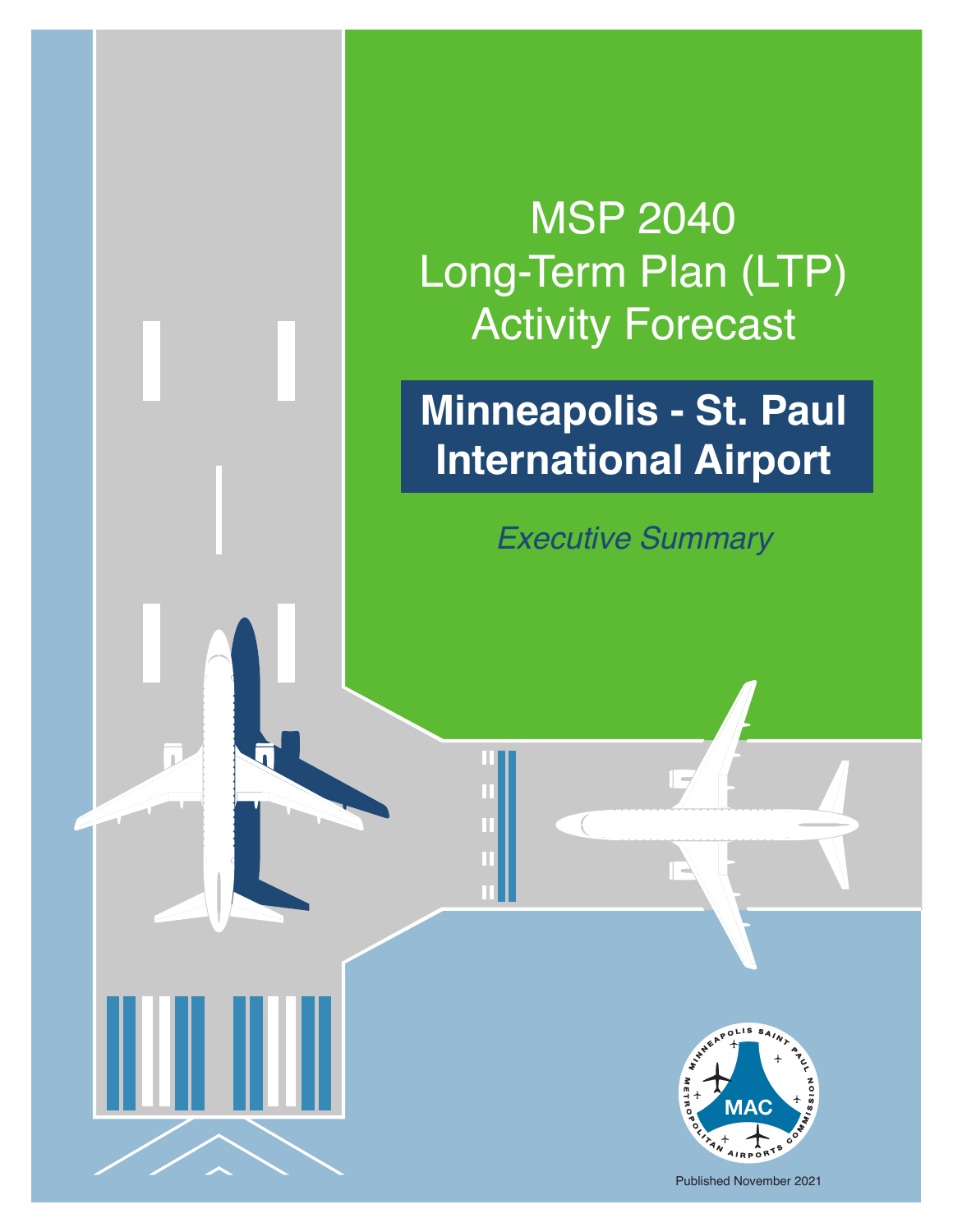#### **FORECAST OBJECTIVES**

In February 2019, the Metropolitan Airports Commission (MAC) began the process of developing forecasts of aviation demand to inform its 2040 Long Term Plan (LTP) for Minneapolis-St. Paul International Airport (MSP or the Airport). The forecast used calendar year 2018 as its base year, as that was the most recent full year for which airport data existed.

The MAC's overall objective for the 2040 LTP forecast was to identify a likely range of demand levels for aviation services in a manner that would facilitate a meaningful evaluation of facility performance. More specifically, the forecast was to:

- Be constructed with a level of detail that informs the development of facilities necessary to meet future demand levels, provide high levels of customer service, and maximize economic benefit
- Provide a reasonable range of possible forecast activity outcomes, considering the inherent uncertainty in the forecasting process, that enables facility planning promoting operational efficiency and flexibility
- Engage stakeholders to provide insights and input into the forecast development, and to review and comment on forecast results

# **2040 LTP Forecast Objectives**





#### **KEY INPUTS TO THE FORECAST**

The 2040 LTP forecast incorporated data from several sources traditionally used to illustrate historical activity and/or provide insight into potential future activity. The primary sources of information used were:

- MSP Airport data reports: Airport-reported activity data specific to MSP
- MACNOMS (MAC Noise and Operations Monitoring System) data: Airport-reported data of actual operations including gate use, runway times, and gate times
- United States Department of Transportation (USDOT) O&D Survey: Passenger ticket information with data specific to passenger journeys, including routing, carriers, and airfares
- USDOT T-100: Flight segment report with details of passenger flights to or from US airports, including carrier, aircraft type, passenger volumes, and available seats
- Published airline schedules
- Economic forecasts provided by the Metropolitan Council (Met Council) and Woods & Poole Economics, Inc.
- FAA Aerospace and Terminal Area Forecasts
- Inputs and feedback from airlines and other users of the Airport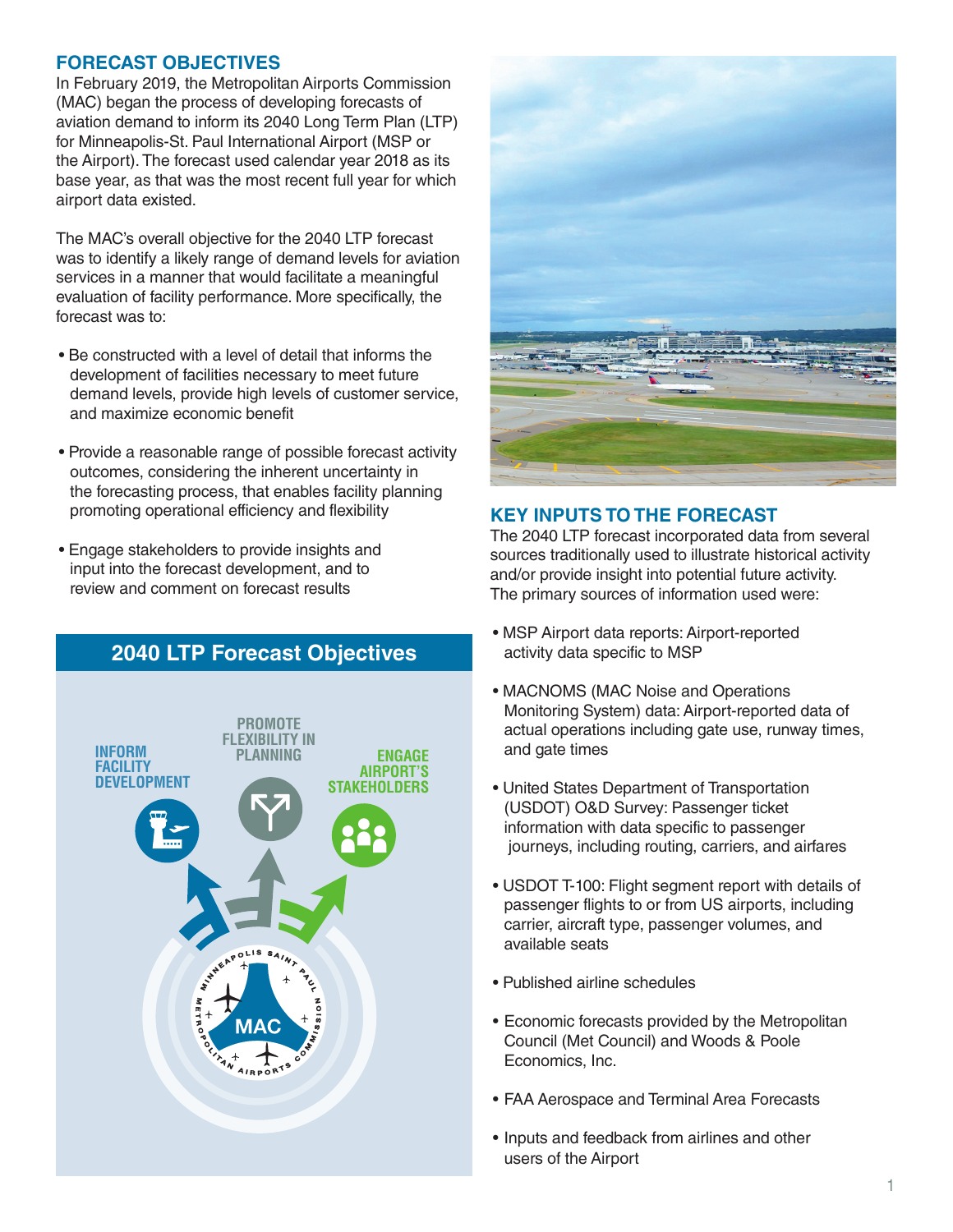# **THE FORECAST PROCESS**



The forecast was developed for both passenger-related activity (passenger volumes and aircraft operations) and non-passenger related activity (air cargo, general aviation/air taxi, and military aircraft operations) by year between 2018 and 2040. The percentage of aircraft operations generated by each of these categories in 2018 is as follows:



The forecast process began with the data collection and market analysis phase, which is an opportunity to research the factors that have historically influenced MSP's activity, and understand how those factors may evolve and ultimately shape MSP's future activity. As part of this phase, a group of internal and external stakeholders was engaged, either directly or indirectly, to inform the research and subsequently provide feedback throughout the forecast process. Stakeholders included:

- MAC staff and board members
- Passenger and cargo airlines
- The local community, including the Metropolitan Council

The short and long-term passenger forecasts were developed on an unconstrained basis, and reflect marketdriven expectations of underlying demand shaped by third-party projections of several socioeconomic factors, estimates of passenger profitability, as well as direct input from the Airport's carriers. External factors including competing airports and airline services (such as nonstop flights that might allow previously-connecting passengers to bypass the Airport) were also considered as demandshaping factors.

The forecast of passenger airline operations was developed using the enplaned passenger forecast and an analysis of airline schedule completion rates, load factors, and published and estimated airline fleet plans. Long-term passenger growth was forecast to be accommodated primarily through seat capacity driven by a combination of higher average seats per departure and growth in operations to both existing and new markets.

Cargo volumes were forecast considering the historical relationship between MSP's cargo volumes and US industry cargo volumes overall. Dedicated air-cargo carrier aircraft operations were developed considering the portion of MSP's forecast cargo volume expected to be served by the dedicated air-cargo market and their expected use of higher-volume aircraft.

General aviation/air taxi operations were developed using a ratio of activity relative to commercial operations. Military aircraft activity incorporated the FAA's Terminal Area Forecast, as the Department of Defense provides no guidance on future activity.

Annual forecasts were prepared for a baseline scenario (the expected outcome), as well as a single high and a single low scenario. The high scenario reflected demand growth driven by the most optimistic socioeconomic driver of those used in the formulation of the base scenario. The low scenario was informed by more conservative forecasts used for the financial planning process, and generally reflected lower demand due to an assumption of reduced hub connectivity.

In addition to the annual forecasts, design day flight schedules (DDFSs) representing single days of airport activity were created for the baseline scenario for the years 2018, 2025, 2030, and 2040. For each of those years, DDFSs were developed for both the summer and spring peak activity periods experienced at the Airport. DDFSs were also developed in a similar fashion for the high and low scenarios for the years 2030 and 2040. The forecasts (both the annual and DDFSs) were not constrained by any assumptions regarding the availability of Airport facilities, such as additional gates that would be needed to accommodate demand.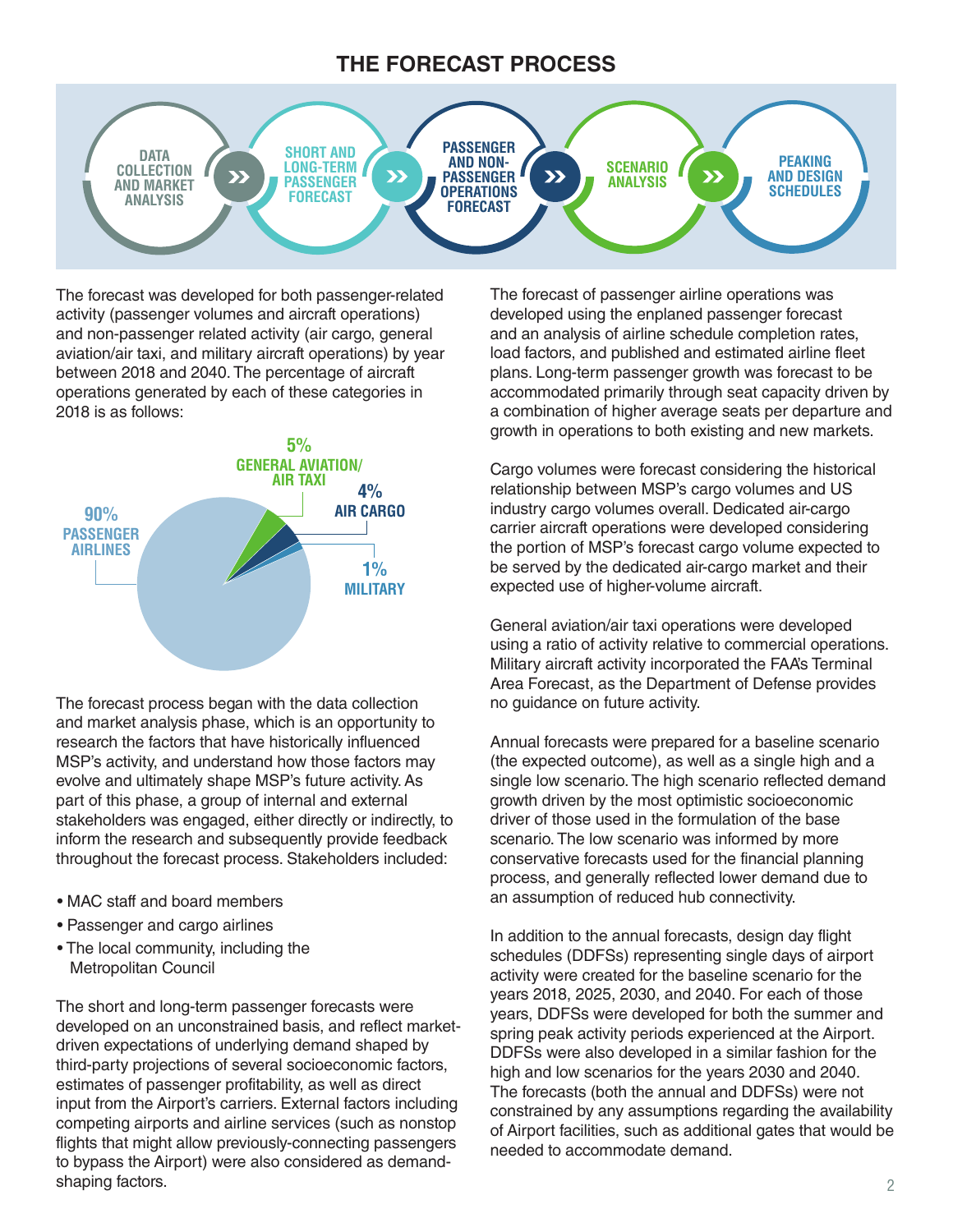#### **FORECAST RESULTS**

In late 2021, the baseline forecast was updated to estimate the impact of the COVID-19 pandemic on forecast activity. Forecast inputs were revised to consider updates to the more traditional influences of activity (such as socioeconomic forecasts, air carrier financial performance and route networks, and air carrier fleet plans) and more notably, pandemic-related influences such as travel restrictions, fear of illness, and restrictive work/travel policies which did not exist when the forecast was originally completed, and which shape the outlook of activity in the shorter term. Two shorter-term recovery scenarios were modeled, with the results of the more aggressive recovery scenario incorporated herein. The original high and low forecast scenarios were not revised, and the summary data below reflect those original forecast results. Forecasting is not an exact science, and departures from forecasts of the local and national economies and airline business environment may cause variances in forecast results and timings. Forecasts should be periodically compared with actual Airport activity levels, and Airport plans and policies adjusted accordingly.

Total passengers are forecast to grow from approximately 38 million in 2018 to approximately 56 million in 2040, a compound annual growth rate (CAGR) of 1.8 percent. Passenger operations are forecast to increase from approximately 369,000 in 2018 to approximately 465,000 in 2040, a CAGR of 1.1 percent.

Dedicated air-cargo operations are forecast to grow from approximately 15,500 in 2018 to approximately 20,000 in 2040, a CAGR of 1.1 percent. General aviation/air taxi

operations are forecast to grow at a CAGR of 0.6 percent, from approximately 20,000 in 2018 to approximately 23,000 in 2040. Military aircraft operations are forecast to remain constant at approximately 2,200 operations per year. Total aircraft operations are forecast to increase from approximately 407,000 in 2018 to approximately 510,000 in  $2040 - a$  CAGR of 1.0 percent.

The more aggressive socioeconomic metric used to model the original high scenario resulted in a total revenue passenger forecast of approximately 62 million in 2040, 10 percent higher than the updated baseline forecast. Increased passenger volumes in the high scenario drove 2040 annual passenger aircraft operations of approximately 508,000 in 2040 – approximately 9 percent higher than the updated baseline forecast. Slightly higher cargo volumes and correspondingly higher dedicated cargo carrier operations helped drive total high-scenario aircraft operations of approximately 555,000 in 2040.

Original low scenario modeling impacted passenger-related activity only. Low-scenario total passengers in 2040 of approximately 51 million are nearly 9 percent lower than the amount in the updated baseline forecast. Total operations are approximately 49,000 lower than the updated baseline forecast.

Summary-level results of the updated baseline, original high, and original low scenario forecasts are presented for the base year, 2025, 2030, and 2040 at the annual level and for representative design days in the spring and summer peak periods. Because of the inherent uncertainty of forecast timings, these years are also presented as planning activity levels (PALs).

|                   |                                     | 2018<br><b>Base Year</b> | 2025<br>PAL <sub>1</sub> | 2030<br>PAL <sub>2</sub> | 2040<br>PAL <sub>3</sub> | 2040<br><b>HIGH</b> | 2040<br><b>LOW</b> |
|-------------------|-------------------------------------|--------------------------|--------------------------|--------------------------|--------------------------|---------------------|--------------------|
| <b>ANNUAL</b>     | Passenger Aircraft Operations (000) | 369                      | 382                      | 407                      | 465                      | 508                 | 417                |
|                   | Total Aircraft Operations (000)     | 407                      | 423                      | 450                      | 510                      | 555                 | 461                |
|                   | Total Passengers (mil)              | 38.0                     | 44.7                     | 48.2                     | 56.1                     | 61.5                | 50.8               |
|                   | <b>Enplaned Passengers (mil)</b>    | 19.0                     | 22.3                     | 24.1                     | 28.1                     | 30.8                | 25.4               |
| SUMMER DESIGN DAY | Daily Passenger Aircraft Operations | 1,186                    | 1,254                    | 1,350                    | 1,526                    | 1,652               | 1,352              |
|                   | Peak Hour Psgr. Aircraft Operations | 99                       | 102                      | 103                      | 124                      | 131                 | 108                |
|                   | Total Daily Passengers (000)        | 127.7                    | 157.4                    | 171.8                    | 195.3                    | 205                 | 172                |
|                   | Total Peak Hour Passengers (000)    | 9.9                      | 13.4                     | 12.7                     | 15.3                     | 15.6                | 13.6               |
| SPRING DESIGN DAY | Daily Passenger Aircraft Operations | 1,113                    | 1,154                    | 1,256                    | 1,406                    | 1,548               | 1,248              |
|                   | Peak Hour Psgr. Aircraft Operations | 85                       | 93                       | 96                       | 111                      | 125                 | 94                 |
|                   | Total Daily Passengers (000)        | 119.2                    | 141.9                    | 156.9                    | 178.5                    | 192                 | 154.7              |
|                   | Total Peak Hour Passengers (000)    | 9.0                      | 10.8                     | 12.1                     | 14.3                     | 15.2                | 11.9               |

# **SUMMARY OF FORECAST RESULTS**

Sources: MAC Reports; US DOT data; Ricondo & Associates, Inc. (forecast) Note: The base-year spring day is in 2019.